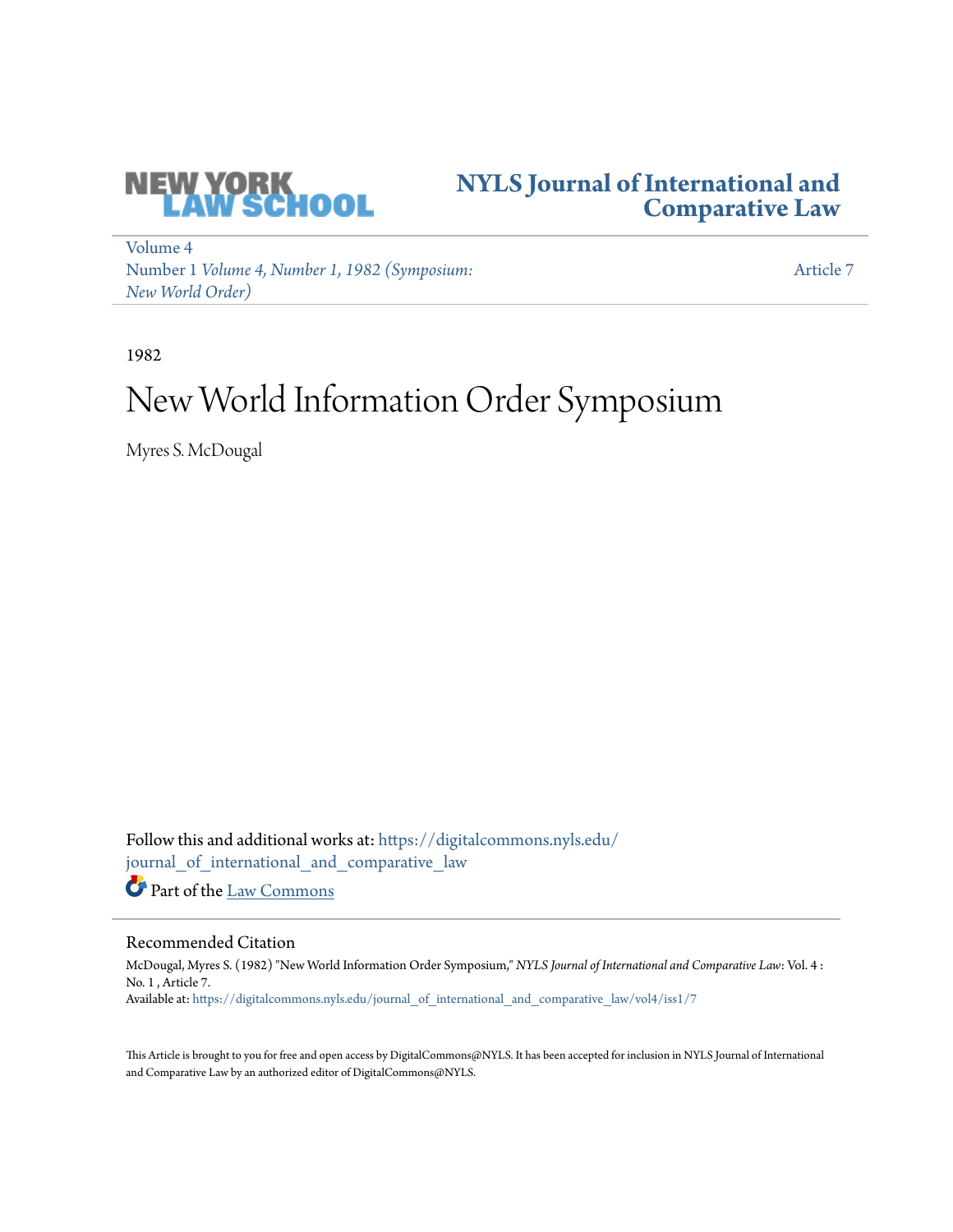#### **COMMENTARY**

## NEW WORLD INFORMATION ORDER SYMPOSIUM

#### *MYRES S. McDOUGAL\**

It is a very great pleasure to be with you and to introduce my brilliant young colleague, Professor Lung-chu Chen. We both work in the same idiom; we both have a deep commitment to human rights.

One of my very able students, Ms. Groeschel, has been feeding me books on the New World Information Order for several weeks, but I haven't been able completely to master their content.

I do, however, have a number of questions in mind that I'd like to throw out. I speak as one professionally concerned with International Law in many different areas and with a very deep commitment to the improvement of the protection of human rights. From the point of view of human rights, there can **be** only one basic concern in our discussion here today, and it is a concern of the utmost importance.

Someone said he didn't know what "information" was. The answer to that is easy. Information is knowledge or enlightenment. Knowledge is contrasted with faith, superstition and illusion. Knowledge requires a whole process of gathering, processing, storing, distributing and consumption of information. It is not a simple matter controlled **by** four media or a small number of channels. The enlightenment process is a complex of acquisition, clarification and communication.

As I listened to the speeches at this symposium, I began to think how I would organize the discussion to make sense out of it. I felt a little as if **I** were listening to the blind men touching the elephant. Everyone who touched the elephant at a different place reported a different kind of animal.

**I** would begin inquiry with a conception of a global communication process or global enlightenment process. First, who are the communicators, the communicatees? The more fundamental, preferred policies must begin with the individual human being. If one has a commitment to human rights, the basic policy must be the greatest production of and the widest access to enlightenment for every individual human being on the globe. This talk about protecting the sensibilities of petty sovereignties is utterly irrational. It makes no sense from any perspective except those of the elites of the petty little sovereignties them-

**<sup>\*</sup>** Distinguished Visiting Professor of Law, New York Law School; Sterling Professor **of** Law, Emeritus, Yale Law School.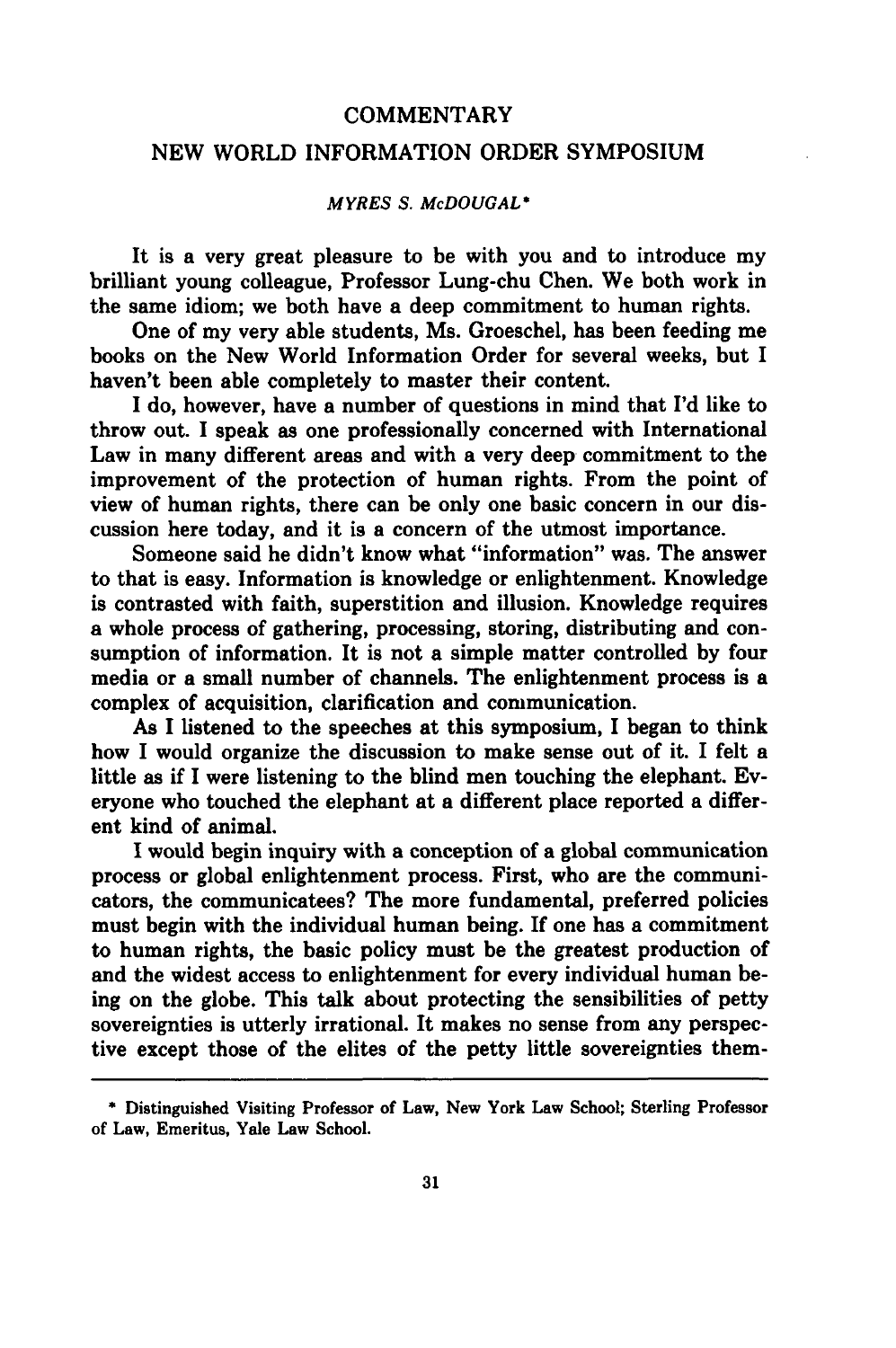selves. It's the individual human being, all individuals, that should be the core of inquiry and the principal concern here.

We need to know more about the demands of the peoples of the world for enlightenment-for understanding, for knowledge. We need to know more about their expectations, their sense of the interactions in contemporary communication and collaboration that transcend the boundaries of nation states. Some people are so brainwashed, they don't know how to make a demand for knowledge. Some people have so little sense of reality that they think that these petty sovereignties can survive modern technology.

Our next question calls for the details about the situations in which all interactions, all this communication and collaboration, occur. The process is global in its reach. One speaker said that certain things were "unacceptable," that he couldn't accept them. He couldn't accept or reject them if he tried. The technology of inquiry and communication has made all concepts of domestic concern, or domestic jurisdiction, utterly irrelevant to anything that is happening in the contemporary world.

Proceeding further in our inquiry, we would want to know what are the resources, the base values, that are available in the enlightenment process. We all know that the resources for enlightenment, for communication, have utterly and completely changed in recent decades. We now have multiple channels of observation and communication; we have multiple channels of education; witness the satellites, the computer technology and electronics.

Turning to the strategies of information gathering, processing and dissemination, equal change can be observed. **I** do not begin to have the expertise to describe the modalities to you.

The outcomes with which we are concerned relate, of course, to the degree which enlightment is produced on a global scale and made accessible to every individual human being. **If I** could, to begin with, offer a realistic description of this global process, our discussion could reflect a little more enlightenment.

In rational inquiry, our next question would be what are the claims that are made to law about this enlightenment process. The New World Information Order, for example, is just a set of claims that are being made **by** certain national elites for changing the existing structure of regulation. The opposition to a New World Information Order is, similarly, just a set of contraposed claims. As an outsider I do not know, as the claims are so ambiguously formulated, what is being talked about. I'd like to see the details of just what the opposition wishes to preserve or change. Both sets of claims tremendously need clarity.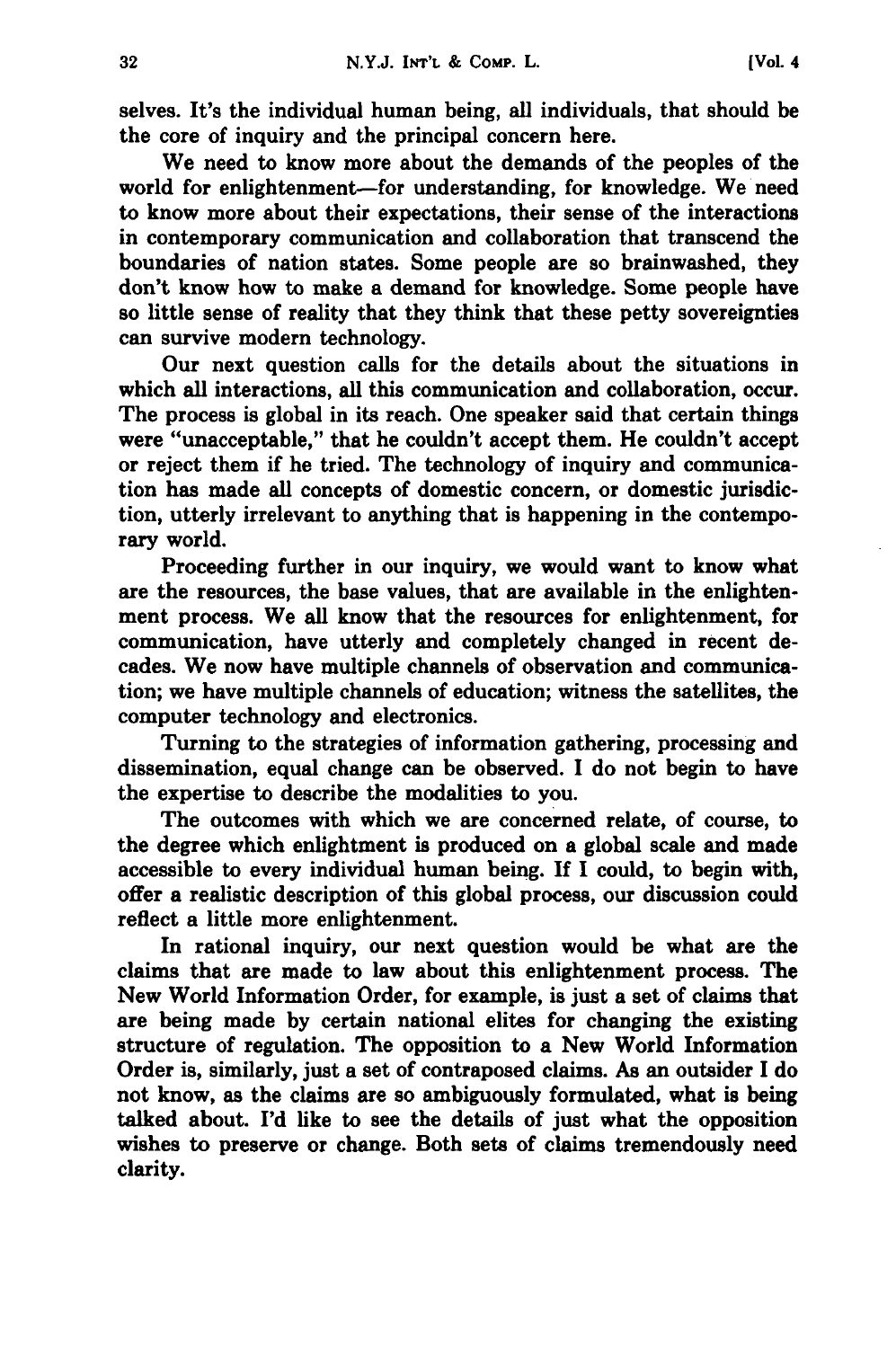The next relevant inquiry is as to the decision process to which these claims are being made. This is the whole of International Law, what Professor Chen and **I** call global constitutive process. But we need to know the details of these demands. It is not clear what features of contemporary process of authoritative decision are sought to be changed.

The suggestion has been made that control **by** government and control **by** the market could be equated. This would appear utter irrationality. Control **by** government has every base and instrument of power at its disposal to stifle and totalitarianize individual human beings. Control **by** the market depends largely upon the wealth value only. There's a tremendous difference in control that comes from a centralized government and control that comes from bargaining **by** people who do not dispose of the totality of values and the apparatus of government.

It is sometimes forgotten that enlightenment, like every other value that human beings cherish, is itself a base value. It is extraordinarily important in government. Governments oppress people **by** depriving them of enlightenment. Enlightenment is important for the development of the wealth process, for the production and distribution of goods and services. It is important for health; it is important for enlightenment itself. The importance of what we are concerned with is that enlightenment affects the degree of achievement of every value that people cherish.

Clearly we need to know more of the details about the present regulation of the global communication process. Some of the papers insist that we do have a high degree of regulation at the present; the New World Information Order isn't quite new. The question is simply, what quality of legal process do we now have to control the transnational gathering, processing and dissemination of information? I know of no comprehensive and realistic description.

With our problem more clearly formulated, what we would require next is some clarification of the more fundamental policies that should guide us in response to the claims for the New World Information Order or in response to those who want to maintain the status quo. The most fundamental policy to begin with is the human rights policy, the utmost freedom of every individual to participate in this process, to produce and receive enlightenment, to participate in the gathering, storing and disseminating of information. Without enlightenment people cannot achieve any of the other values. Hence the right to enlightenment, to communicate, is fundamental.

When we consider the reform of a global legal process, the critical question is: How we can change it to improve the production and dis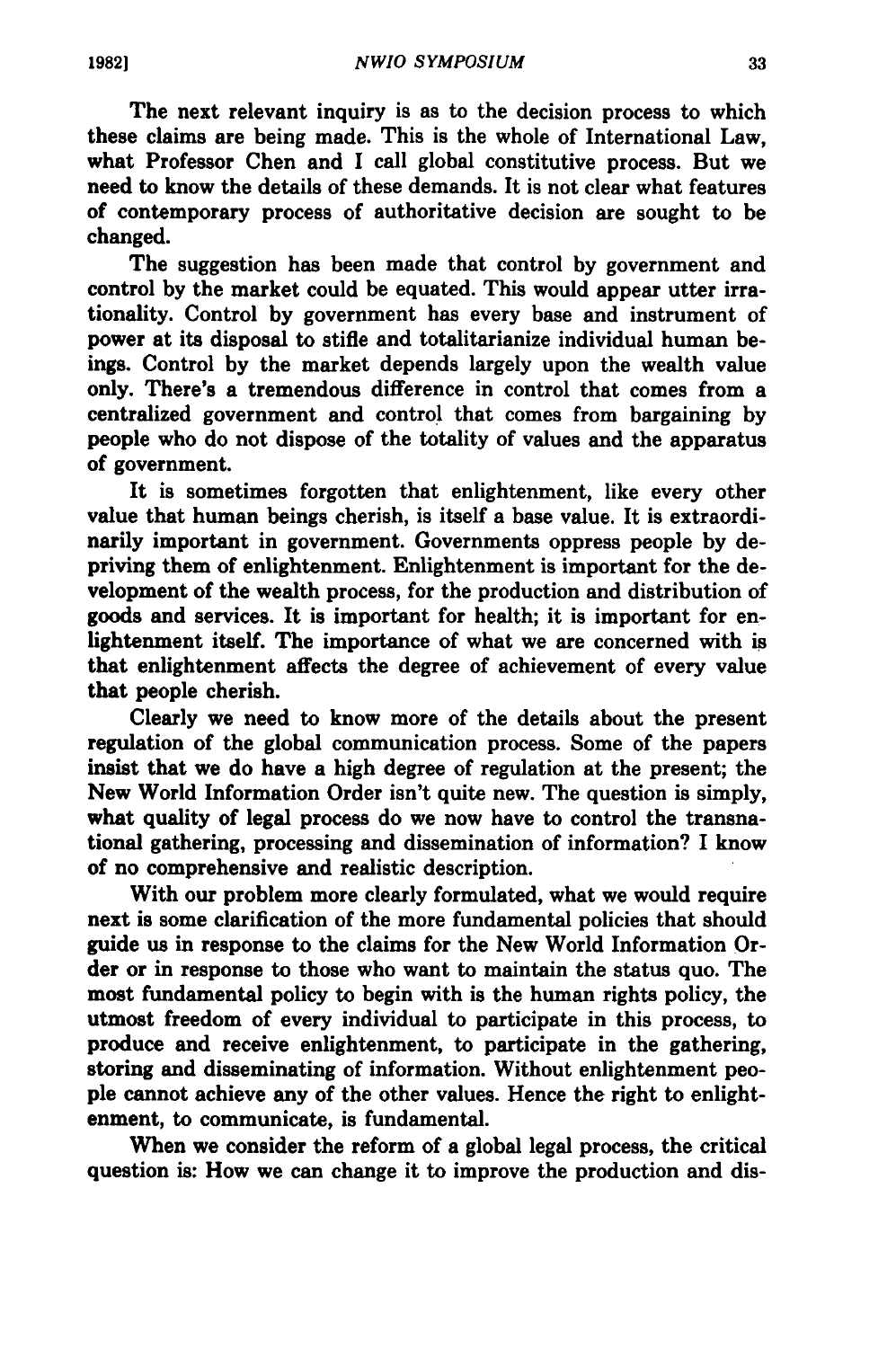tribution of enlightenment? The notion that petty little sovereignties can for long control and limit the modern technology of communication is sheer delusion.

It is suggested that the South has been deprived **by** the preexisting information process. This, again, is delusion. Small states have been deprived **by** the fact that they choose to live **by** the boundaries their colonial masters imposed on them. It is the irrationality of the contemporary geographic nation-state organization of the world, not the information process, that deprives small states. Any rational changes must cope with the whole global social process and especially its geographic structuring. The notion that parts of the global information process, with its modern technology, can be put under the control of small states defies rationality. For such purposes "domestic jurisdiction" has disappeared and disappeared forever.

It is not my suggestion that there can be no accomodation of the different interests involved in global communications. Somebody said they couldn't compromise. There can be no compromise on fundamental freedom. There is, however, much more than the first amendment of the United States Constitution involved here. The first amendment is just a categorization of one interest. The demand of the individual human being to know, to get knowledge, cannot be compromised. Yet this demand has, for example, to be accomodated with the rights-toprivacy of other individuals. It has to be accomodated further to minimum order on a national or regional or global scale. There are many accomodations that have to be made. Perhaps "compromise" is not the best word when it is necessary to clarify and balance complementary policies.

With an appropriate postulation of the policies about the utmost freedom, privacy and minimum order and other values in relation to specific claims to law, one might be able to recommend accomodations that make some sense. With such a postulation of policies it might be possible to draw upon past experience in securing such policies, to isolate the factors affecting degrees of achievement and to project more rational decisions into the future.

I first came to know Professor Chen a little more than twenty years ago. **I** was traveling through Taiwan and a young man came over to the hotel to meet me and said he wanted to come to Yale Law School. **I** noticed his English wasn't too good. He said "Oh, I'll go to Northwestern for a year, then I'll come to you later." So, Professor Chen went to Northwestern for a year, improved his English. He then came on to Yale and took his Doctor's Degree. We have been very warm friends and collaborators ever since. **I** wrote a very brilliant thousand page book for him on the law of human rights. What more can